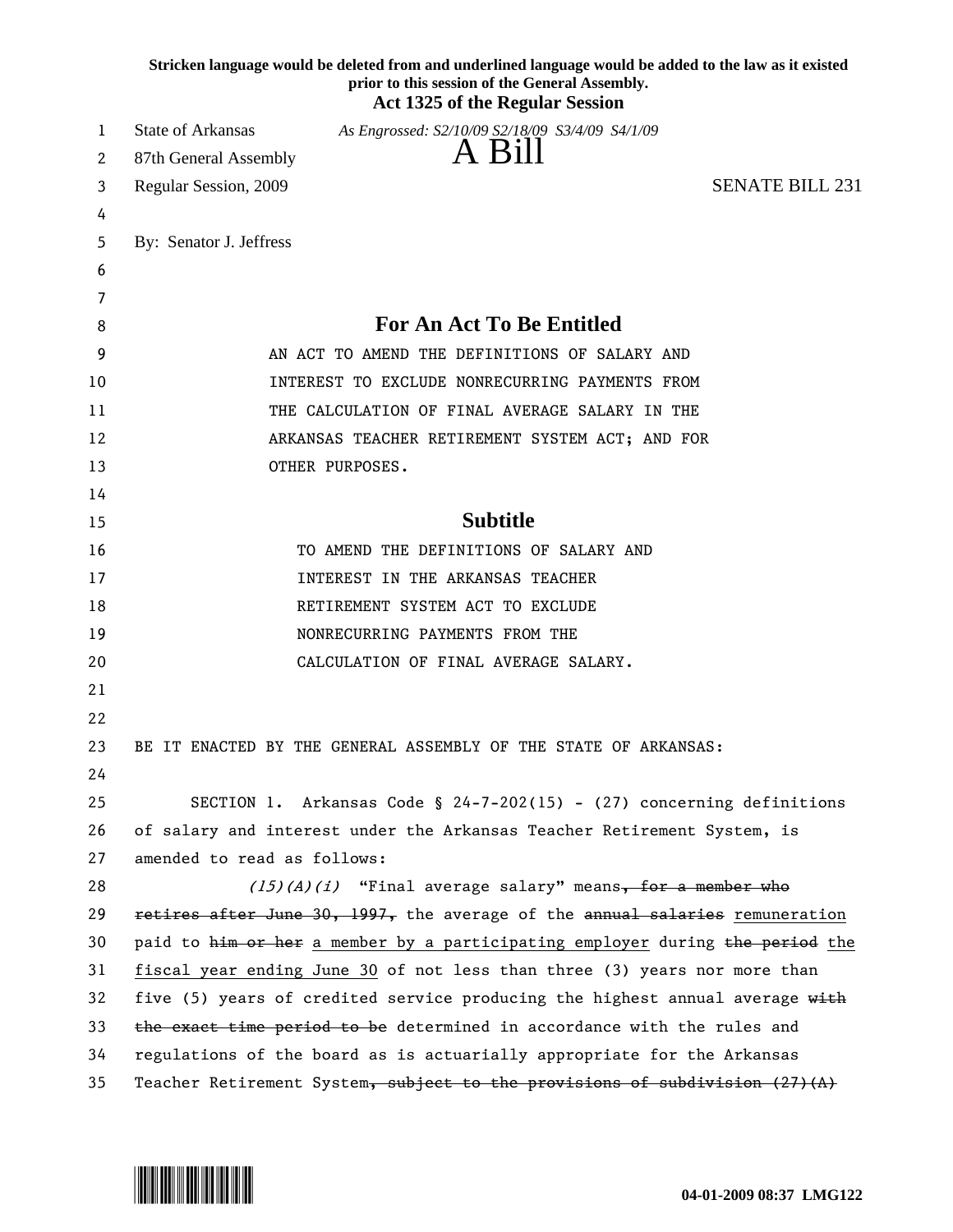1 of this section.; 2 (ii) Prior to Before reducing the time period used 3 to determine final average salary, the board shall file relevant information 4 concerning the actuarial appropriateness of the action with the Joint Interim 5 Committee on Public Retirement and Social Security Programs, and the action 6 shall be reviewed by the committee. 7 (B) Should a member have If a member has less than the 8 minimum of three (3) years of credited service, "final average salary" means 9 the annual average of salaries paid to him or her during his or her total 10 years of credited service, subject to the provisions of subdivision (27)(A) 11 of this section;. 12 (16) "Inactive member" means any former active a formerly active 13 member who is: 14 (A) No longer rendering service that is covered by the 15 Arkansas Teacher Retirement System; and 16 (B) Not a retirant; 17 (17) "Interest" means the rate or rates per annum, compounded 18 annually, as the board shall adopt from time to time, that will be charged 19 for the purchase of service credit or to repay a refund, or repayment of 20 benefits, but the rate shall equal no less than the Arkansas Teacher 21 Retirement System's current assumed interest rate assumption; 22 (18) "Internal Revenue Code" means the federal Internal Revenue 23 Code of 1986, as amended, as it existed on January 1, 20072009; 24 (19) "Member" means any person included in the membership of the 25 Arkansas Teacher Retirement System; 26 (20) "Nonteacher" means any member except a teacher; 27 (21) "Normal retirement age" means sixty-five (65) years of age; 28 (22) "Reciprocal service" means credited service rendered under 29 a reciprocal system as defined by § 24-2-401; 30 (23) "Regular interest" means the rate or rates per annum, 31 compounded annually, which the board shall adopt from time to time, that will 32 be used to compute interest on members' contributions; 33 (24) "Reserve" means the present value of all payments to be 34 made on account of any Arkansas Teacher Retirement System benefit based upon 35 such reasonable tables of experience and regular interest as the board shall 36 adopt from time to time;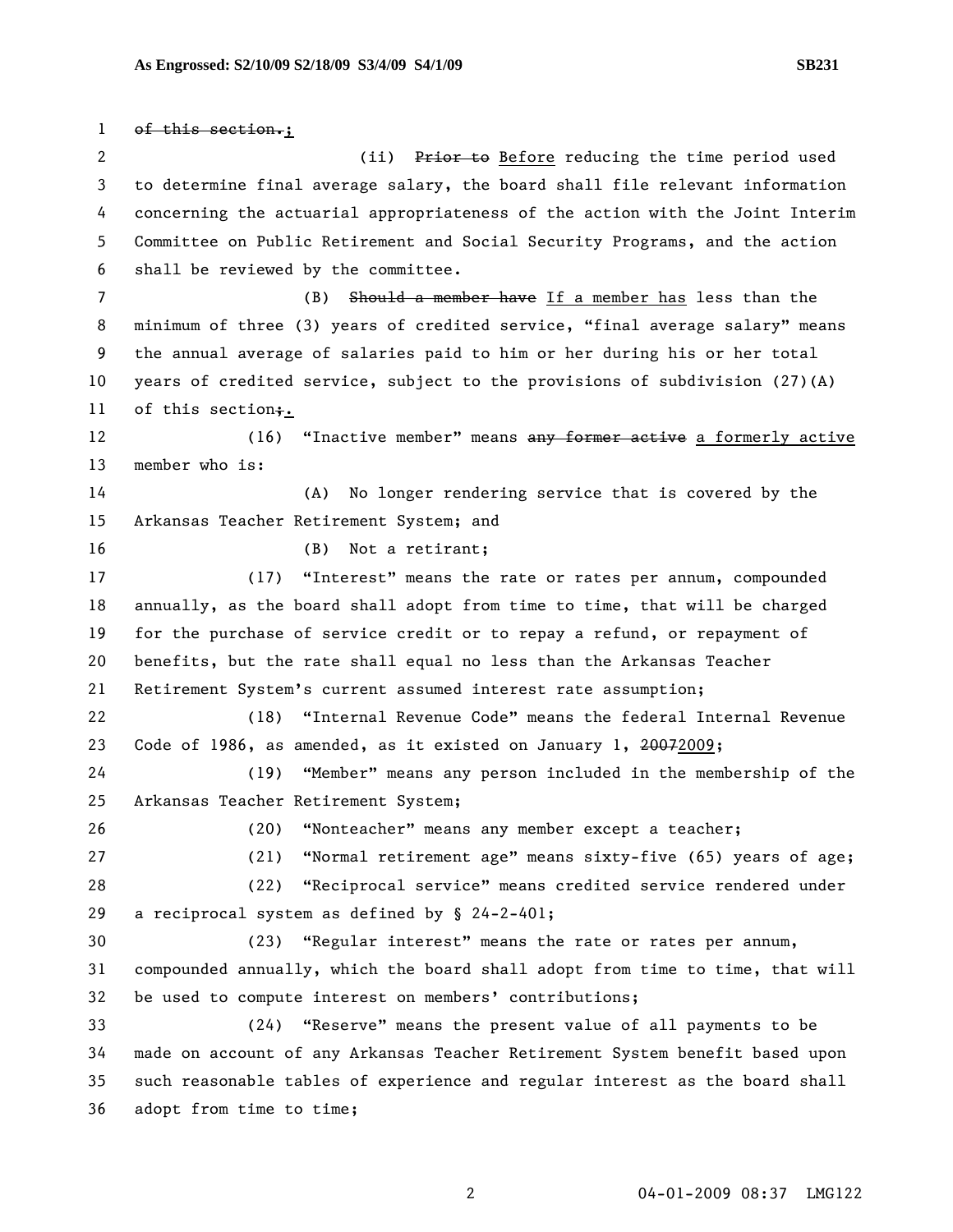| $\mathbf 1$ | "Retirant" means a <del>former</del> member receiving an Arkansas<br>(25)     |
|-------------|-------------------------------------------------------------------------------|
| 2           | Teacher Retirement System annuity;                                            |
| 3           | (26)<br>"Retires" means that a member ceases to be active and is              |
| 4           | eligible to receive retirement benefits from the Arkansas Teacher Retirement  |
| 5           | System;                                                                       |
| 6           | $(27)(A)(i)$ "Salary" means the remuneration paid to an employee a            |
| 7           | member employed in a position covered by the Arkansas Teacher Retirement      |
| 8           | System and on which the employer withholds federal income tax.                |
| 9           | (ii)(a) However, compensation in excess of the                                |
| 10          | limitations set forth in section $401(a)(17)$ of the Internal Revenue Code of |
| 11          | 1986 shall be disregarded.                                                    |
| 12          | (b)<br>The limitation on compensation for                                     |
| 13          | eligible employees shall not be less than the amount that was allowed to be   |
| 14          | taken into account under the Arkansas Teacher Retirement System as in effect  |
| 15          | on July 1, 1993. For this purpose, an eligible employee is an individual who  |
| 16          | was a member of the Arkansas Teacher Retirement System before the first plan  |
| 17          | year beginning after December 31, 1995.                                       |
| 18          | (c) However, compensation in excess of the                                    |
| 19          | limitations set forth in Section $401(a)(17)$ of the Internal Revenue Code of |
| 20          | 1986 shall be disregarded.                                                    |
| 21          | (iii) $(a)/(l)$ However, in computing retirement                              |
| 22          | benefits, no salary paid in one (1) of the years which is utilized in the     |
| 23          | computation of the member's final average salary shall exceed one hundred ten |
| 24          | percent (110%) of the salary earned in the year preceding that year used in   |
| 25          | the computation, unless the increase is a direct result of:                   |
| 26          | $(a)$ A promotion;                                                            |
| 27          | $(b)$ A change in position;                                                   |
| 28          | (e) An incremental increase provided in the school district salary            |
| 29          | <del>schedule; or</del>                                                       |
| 30          | (d) An increase in school revenue The applicable number of years used         |
| 31          | in computing final average salary for retirement benefits shall be set by the |
| 32          | board.                                                                        |
| 33          | Only full service years shall be used in<br>(2)                               |
| 34          | the calculation.                                                              |
| 35          | The applicable number of highest salary<br>(3)                                |
| 36          | years shall be ranked from lowest to highest remuneration.                    |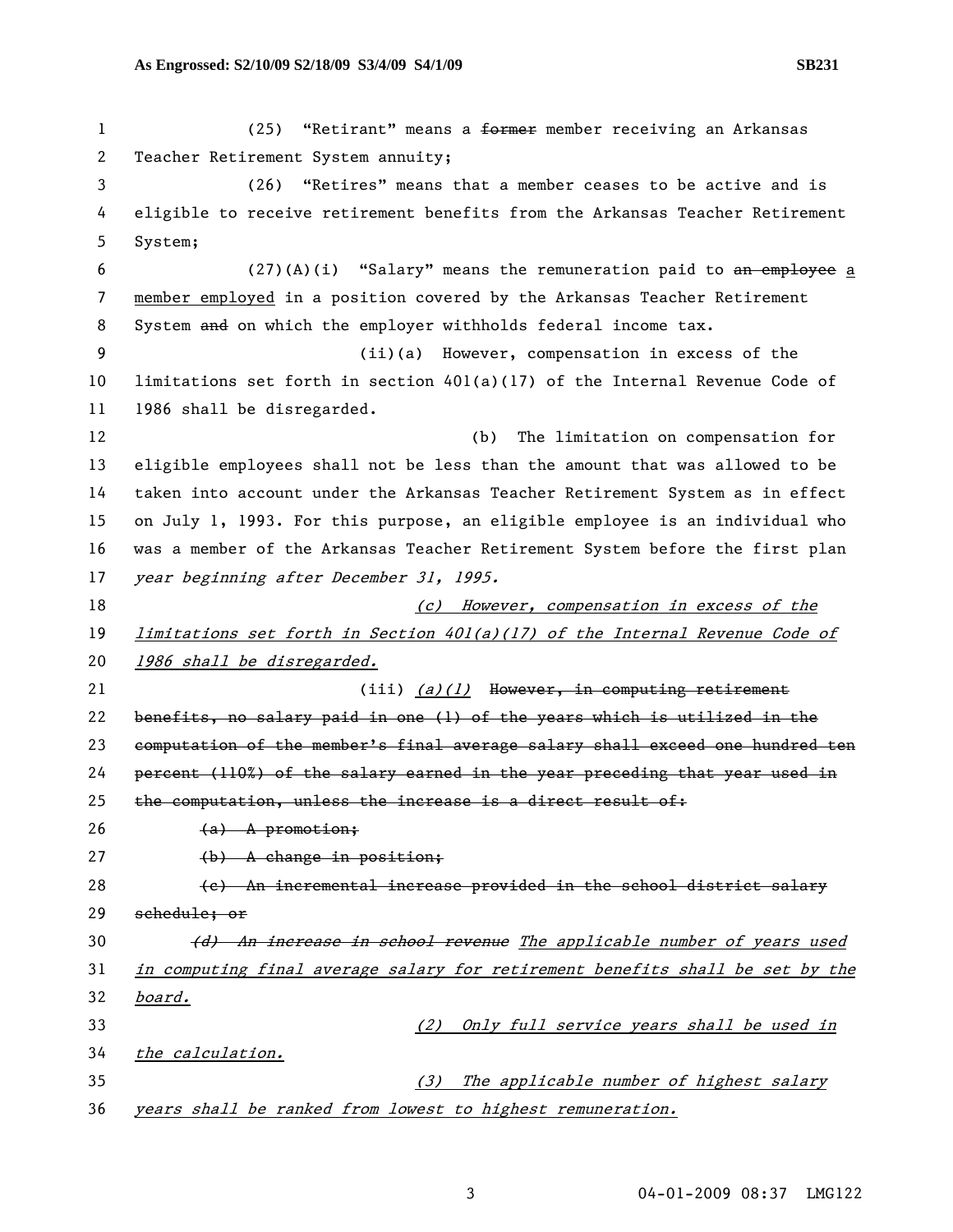| 1  | (4)<br>The lowest remuneration year in the                                            |
|----|---------------------------------------------------------------------------------------|
| 2  | ranking shall be the base year.                                                       |
| 3  | (5) The next highest ranked remuneration year                                         |
| 4  | shall be compared to the base year.                                                   |
| 5  | (6) The next highest year's value in the                                              |
| 6  | calculation of final average salary shall not exceed one hundred twenty               |
| 7  | percent (120%) of the base year, unless the difference in value between the           |
| 8  | next highest year and the base year is five thousand dollars (\$5,000) or             |
| 9  | less.                                                                                 |
| 10 | (7) After comparison of the base year to the                                          |
| 11 | next highest year, any required reduction to the next highest year shall be           |
| 12 | made.                                                                                 |
| 13 | (8) The next highest year, with any required                                          |
| 14 | reduction, becomes the new base year to compare to the next succeeding                |
| 15 | highest remuneration year in the ranking until all years in the ranking have          |
| 16 | been compared to its base and reduced as necessary according to the formula.          |
| 17 | (9) The total value of the base years shall                                           |
| 18 | then be averaged to determine final average salary.                                   |
| 19 | (b) If full service years of service are not                                          |
| 20 | available for the number of applicable years of service required by board             |
| 21 | rule for the calculation of a member's final average salary for retirement            |
| 22 | benefits, the board may promulgate rules to establish a fair base year for a          |
| 23 | member's final average salary for purposes of comparison under subdivision            |
| 24 | $(27)(A)(iii)(a)$ of this section.                                                    |
| 25 | (iv) If a member's salary includes remuneration paid                                  |
| 26 | other than in cash, the cash value of the remuneration is considered in the           |
| 27 | amount the employer is required to report for federal income tax purposes.            |
| 28 | (B) Should a portion of an employee's remuneration be paid other                      |
| 29 | than in cash, the cash value of the remuneration shall be established by the          |
| 30 | Arkansas Teacher Retirement System in an amount not to exceed the amount the          |
| 31 | employee is required to report for federal income tax purposes.                       |
| 32 | $\left(\frac{1}{2}\right)$ (i) In determining salary, employer pick-up contributions, |
| 33 | cafeteria plans as defined in § 21-5-901, and employee contributions to $\pm$ ax-     |
| 34 | sheltered annuities qualified retirement plans, including without limitation          |
| 35 | qualified annuities and deferred compensation plans, shall be included.               |
| 36 | However, a member may establish salary earned<br>(ii)                                 |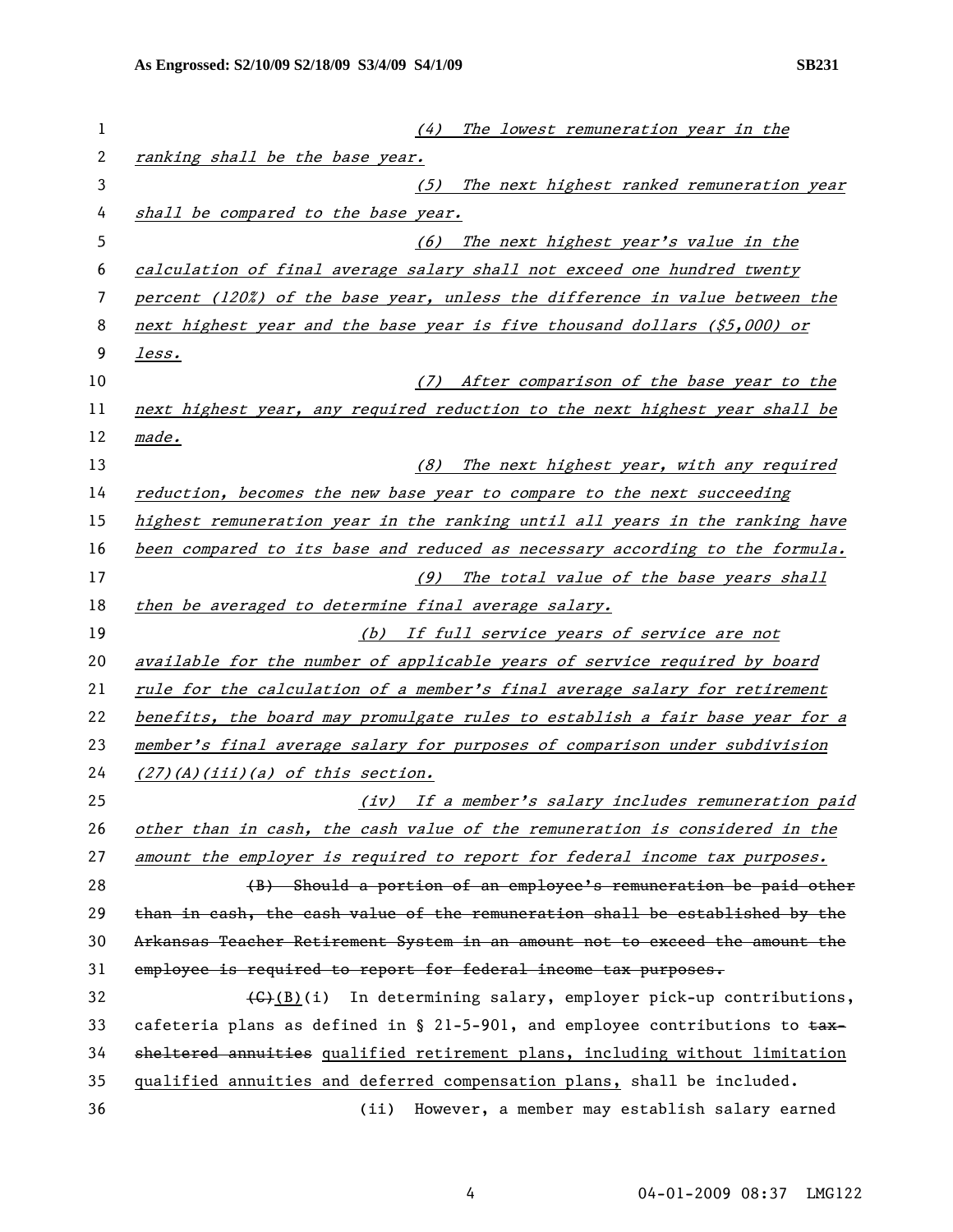| 1  | under a purchase service contract with a covered employer by paying employee  |
|----|-------------------------------------------------------------------------------|
| 2  | and employer contributions plus interest.                                     |
| 3  | (iii) Employment contracts purchased by a covered                             |
| 4  | employee or won through litigation that results in either a consent           |
| 5  | agreement, judgment, or decree may be counted as salary upon payment of all   |
| 6  | required member and employer contributions, including interest, to the        |
| 7  | system.                                                                       |
| 8  | A member who receives remuneration under a<br>(iv)                            |
| 9  | regular contract and a purchased contract or under both a regular contact and |
| 10 | a contract won through litigation shall have the greater of two (2) amounts   |
| 11 | considered as salary for the purposes of determining the final average salary |
| 12 | of the member.                                                                |
| 13 | (v) A retirement annuity may be based on service                              |
| 14 | credit covered by the purchased contract.                                     |
| 15 | (vi) A contributory employee's contributions and an                           |
| 16 | employer's contributions are required on covered salary including             |
| 17 | contributions that are paid concurrently with other remuneration for another  |
| 18 | covered employer or used in calculating member benefits.                      |
| 19 | (D) Money that is in lieu of remuneration and is used by                      |
| 20 | an employer to purchase a qualified tax-sheltered annuity or a life insurance |
| 21 | policy for an employee shall be considered as salary for Arkansas Teacher     |
| 22 | Retirement System purposes.                                                   |
| 23 | (E)(C) An employee A member who is receiving remuneration                     |
| 24 | under both a regular contract and a purchased contract or under both a        |
| 25 | regular contract and a contract won through litigation, consent agreement,    |
| 26 | judgment, or decree shall have only the greater of the two (2) amounts        |
| 27 | considered as salary for Arkansas Teacher Retirement System purposes.         |
| 28 | (D) A member's contributions if contributory, and an                          |
| 29 | employer's contributions are required on covered salary, including salary     |
| 30 | that is paid concurrently with other remuneration from another covered        |
| 31 | employer, even if the salary is not used in calculating member benefits.      |
| 32 | Retirement annuities may be based on service credit<br>(E)                    |
| 33 | covered by the purchased contract.                                            |
| 34 | (F) Should an employee make a charitable donation or                          |
| 35 | return any part of his or her salary to his or her employer, the amount of    |
| 36 | his or her recurring remuneration otherwise usable as salary shall be reduced |